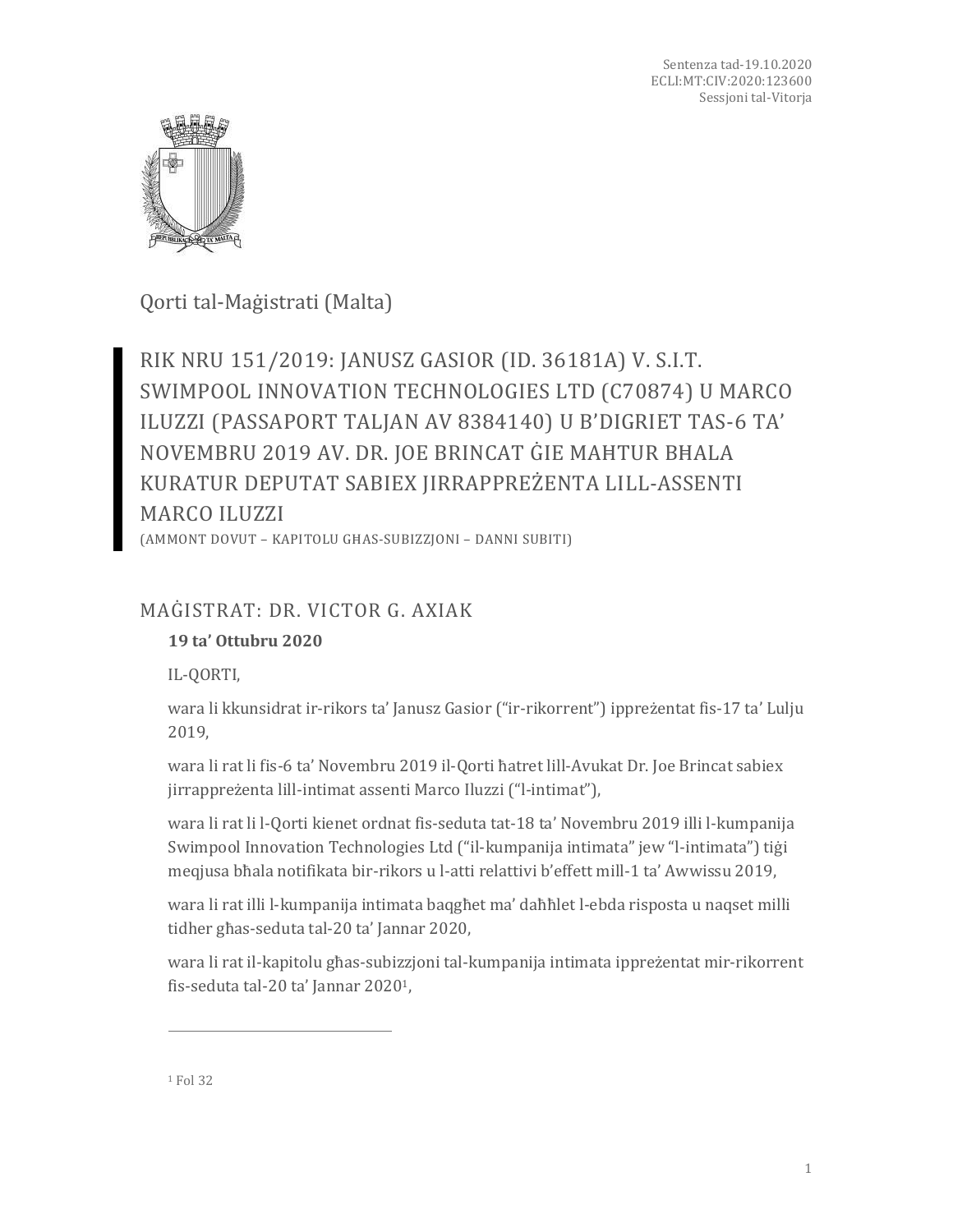wara li rat illi l-kumpanija intimata għal darb' oħra naqset milli tidher fis-seduta tal-24 ta' Frar 2020,

wara li rat li l-intimat baqa' ma' ppreżenta l-ebda risposta u ma' deher għall-ebda seduta,

wara li rat id-dokumenti kollha esebiti fil-kawża,

qed tagħti din is-

### **Sentenza**

- 1. Ir-rikorrent qed jitlob il-ħlas tas-somma ta' tnax-il elf, tliet mija disgħa u disgħin euro u sitta u disgħin ċenteżmu (€12,399.96) jew kwalunkwe somma oħra li tista' tiġi likwidata minn din il-Qorti sal-kompetenza massima tagħha, liema somma tirrappreżenta rifużjoni ta' prezz imħallas mir-rikorrent lill-intimati għallinstallazzjoni ta' *pool* fil-*penthouse* tar-rikorrent, liema *pool* skond ir-rikorrent mhijiex funzjonanti u ma' saritx skond is-sengħa, kif ukoll danni subiti mir-rikorrent b'riżultat tax-xogħol ħażin eżegwit mill-intimati jew min minnhom. Ir-rikorrent talab ukoll il-ħlas tal-ispejjeż u l-imgħaxijiet skond il-liġi. L-intimati ġew inġunti in subizzjoni2.
- 2. Din il-Qorti sussegwentement ħatret lill-Avukat Dr. Joe Brincat sabiex jirrappreżenta lill-intimat assenti.
- 3. Fis-seduta tat-18 ta' Novembru 2019 il-Qorti ordnat illi l-kumpanija intimata tiġi meqjusa bħala notifikata bir-rikors u l-atti relattivi b'effett mill-1 ta' Awwissu 2019
- 4. Il-kumpanija intimata baqgħet ma' daħħlet l-ebda risposta u naqset milli tidher għas-seduta tal-20 ta' Jannar 2020,
- 5. Għalhekk fis-seduta tal-20 ta' Jannar 2020 ir-rikorrent ippreżenta kapitolu għassubizzjoni tal-kumpanija intimata liema kapitolu ġie approvat mill-Qorti. Filkapitolu, ir-rikorrent talab lill-kumpanija intimata '*tipprova bil-ġurament li hija debitriċi tar-rikorrent fis-somma u għar-raġunijiet indikati fir-rikors*'. Il-kawża imbagħad *inter alia* tħalliet għas-subizzjoni tal-kumpanija intimata għall-24 ta' Frar 2020.
- 6. Il-kumpanija intimata għal darb' oħra naqset milli tidher fis-seduta tal-24 ta' Frar 2020 u dan sabiex twieġeb għad-domanda tar-rikorrent.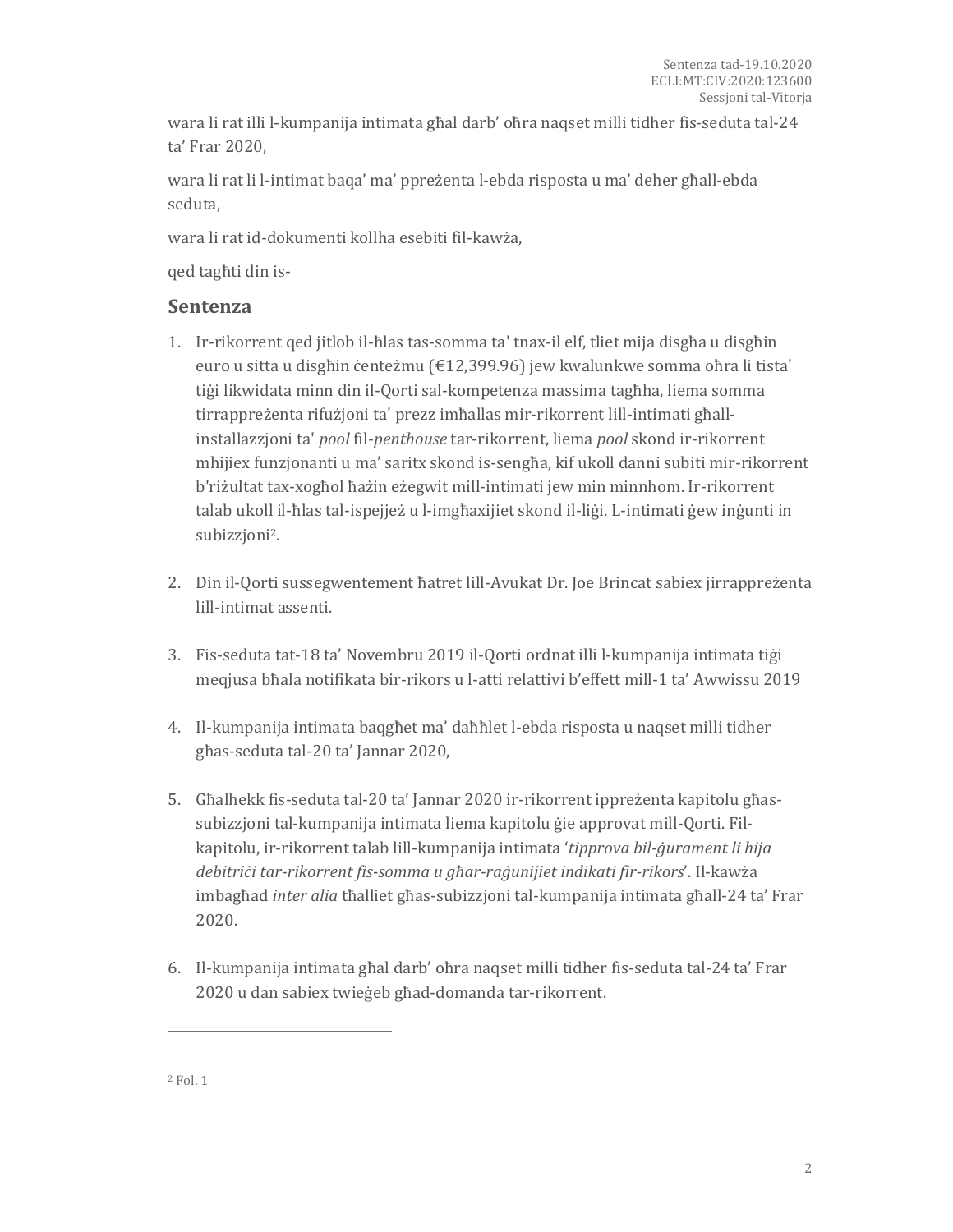7. Min-naħa l-oħra l-intimat, rappreżentat mill-Kuratur Deputat, baqa' ma' ppreżenta lebda risposta u ma' deher għall-ebda seduta.

*Il-liġi u l-każistika kif applikabbli għall-kumpanija intimata f'din il-kawża*

8. L-Artikolu 171(2) tal-Kap. 12 tal-Liġijiet ta' Malta li jitratta t-"*tmexxija fil-Qrati Inferjuri*" jipprovdi testwalment kif ġej:

'Il-kawża għandha titmexxa sommarjament skont l-artikolu 215.'

9. L-Artikolu 215 tal-Kap. 12 tal-Liġijiet ta' Malta imbagħad jipprovdi b'riferenza għall-Qrati Inferjuri illi:

'Il-qrati msemmijin fl-artikolu 213 għandhom imexxu sommarjament bl-akbar ħeffa li tkun kompatibbli mal-amministrazzjoni tajba tal-ġustizzja, u għandhom iħarsu iddispożizzjonijiet ta' dan it-Titolu, sa fejn dawn id-dispożizzjonijiet jistgħu joqogħdu mal-mod li bih għandu jitmexxa fil-qrati hawn fuq imsemmija bħal ma jingħad hawn fuq.'

10. L-Artikolu 702(1) tal-Kap. 12 tal-Liġijiet ta' Malta jiddisponi kif ġej:

'Fil-Qorti tal-Maġistrati (Malta) u fil-Qorti tal-Maġistrati (Għawdex) fil-kompetenza tagħha inferjuri, it-talba mill-attur għas-subizzjoni tal-konvenut issir fl-avviż imsemmi fl-artikolu 171.'

11. L-Artikolu 699 tal-Kap. 12 tal-Liġijiet ta' Malta però jipprovdi ukoll illi:

'699.(1) Fil-qrati kollha ta' kompetenza ċivili, il-kapitoli jsiru bil-miktub. Il-kapitoli għandhom jiġu approvati mill-qorti.

(2) Il-kapitoli għandhom jiġu ppreżentati lill-qorti waqt is-smigħ tal-kawża għalbiex jiġu approvati'

12. L-Artikolu 713 tal-Kap. 12 tal-Liġijiet ta' Malta jgħid illi:

'Il-prova bil-mezz tas-subizzjoni tista' f'kull każ issir sew qabel kemm wara li jinġiebu provi oħra, sew fil-qorti tal-ewwel grad kemm fil-qorti fi grad ta' appell.'

13. It-talba għas-subizzjoni tal-kumpanija intimata saret mir-rikorrent kemm fir-rikors ossia fl-avviż tat-talba kif ukoll seduta stante matul is-seduta tal-20 ta' Jannar 2020.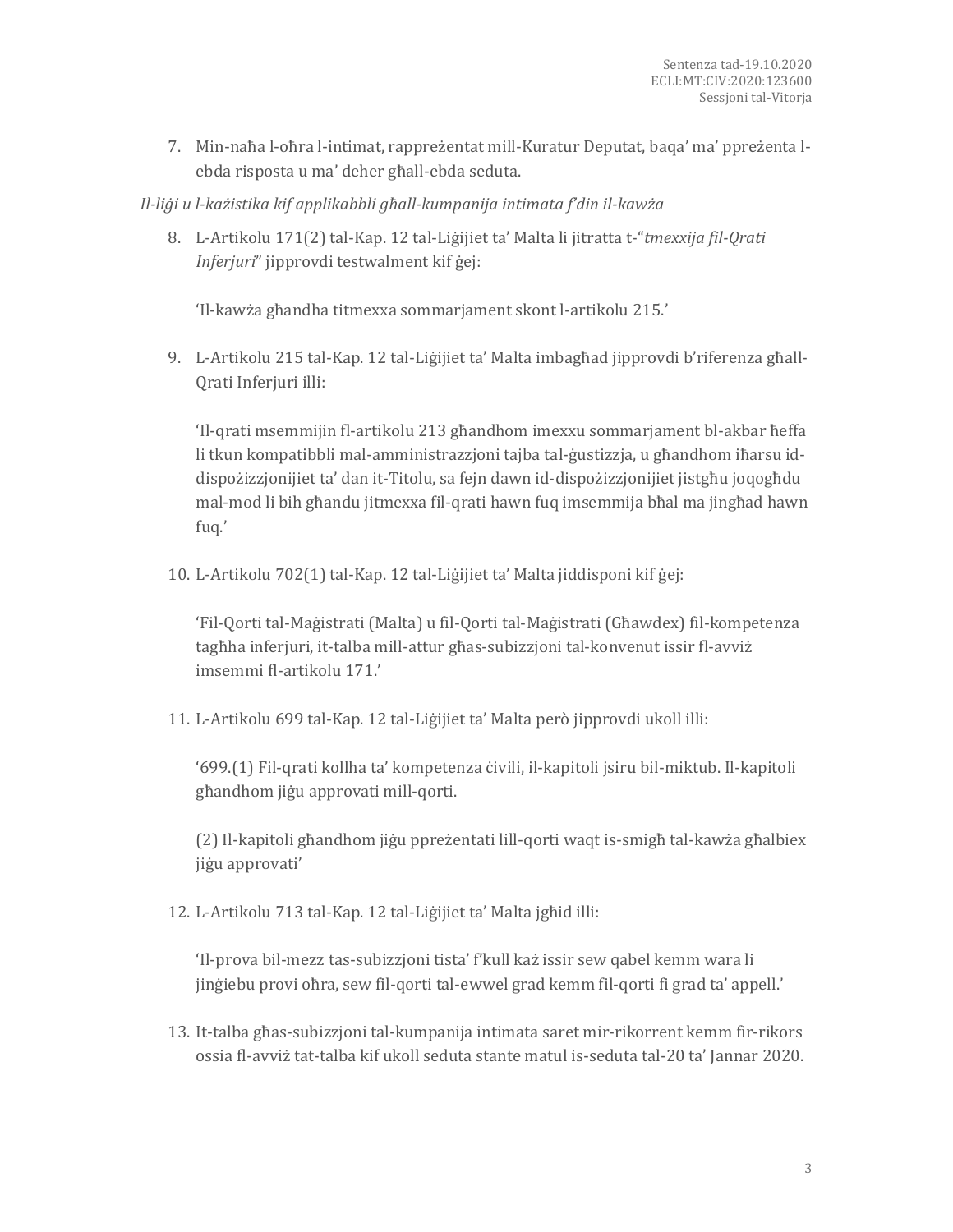14. Issa skond l-Artikolu 702(3)(b) tal-Kap. 12 tal-Liġijiet ta' Malta *inter alia*, jekk ilparti, msejjħa għas-subizzjoni, ma tidhirx fil-jum mogħti għas-smigħ tal-kawża u lpretenzjoni miġjuba quddiem il-Qorti tkun ta' aktar minn ħames mija u tnejn u tmenin euro u erbgħa u tletin ċenteżmu (€ 582.34), kif inhu l-każ f'din il-kawża:

'il-Qorti għandha tħalli l-kawża għal darb'oħra … u l-kapitoli kif ikunu ġew imniżżlin mill-qorti jitqiesu mistqarra kemm-il darba l-parti li tagħha tintalab is-subizzjoni, mingħajr ma tinġieb raġuni tajba għal dak in-nuqqas, terġa' tonqos li tidher fil-jum li għalih il-qorti tkun ħalliet il-kawża kif intqal.'

- 15. Kif ingħad iżjed 'l fuq, wara li ġie ppreżentat il-kapitolu għas-subizzjoni talkumpanija intimata fis-seduta tal-20 ta' Jannar 2020, din il-Qorti ħalliet il-kawża għas-seduta tal-24 ta' Frar 2020 sabiex *inter alia* il-kumpanija intimata twieġeb għad-domanda tar-rikorrent.
- 16. Meta fis-seduta tal-24 ta' Frar 2020 il-kumpanija intimata naqset għal darb' oħra milli tidher sabiex twieġeb għad-domanda tar-rikorrent hija effettivament ammettiet illi hija debitriċi tar-rikorrent fis-somma u għar-raġunijiet indikati firrikors.
- 17. Fil-kawża **Anthony Borg v. Samwel Veneziani** (Qorti tal-Appell Ċivili, 181/97/01JSP deċiża fit-28 ta' April 1998) il-Qorti tal-Appell qalet illi

"*din ic-ċirkustanza hi ħafna rilevanti għaliex tfisser illi bin-nuqqas tal-konvenut appellat li jidher biex jikkontesta l-kapitolu, saret prova posittiva li l-ammont reklamat mill-attur kien dovut lilu għal raġunijiet minnu pretiżi u dana bl-ammissjoni – anke jekk negattiva fis-sens ta' non-kontestazzjoni – ta' l-istess konvenut.*"

### *Provi*

18. Fl-24 ta' Frar 2020 ir-rikorrent xehed *inter alia* illi:

"*it started in late 2017... So, I was building a penthouse basically. I had the air space so I built up a penthouse. In the plans I had little pool basically which point I searched for somebody to do the pool. I had quite a few people that came pretty much, I don' t know five or six different companies on the island. But all of them were booked out for two years. Marco was the only one, Marco Iluzzi was the only one that said he could start the job straight away pretty much... he quoted and because of the time line that he*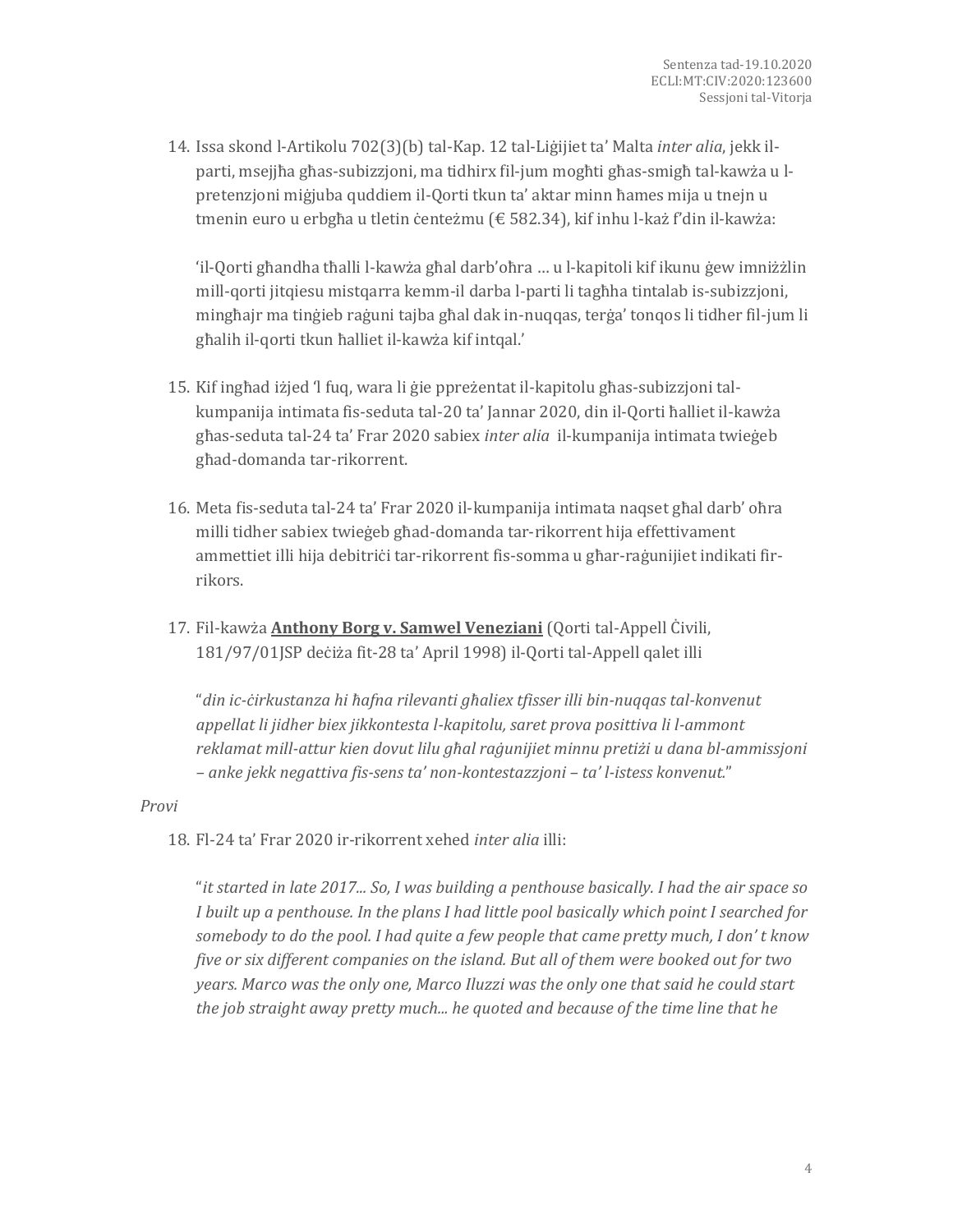*gave me that he could do this project I basically took his option and agreed... the total was twelve thousand, three hundred ninety- nine (12,399)*" 3

F'dan ir-rigward ir-rikorrent esebixxa l-istima maħruġa lilu, liema stima ġiet immarkata bħala Dok JG14. Esebixxa ukoll kopja ta' sensiela ta' ċekkijiet maħruġa minnu fuq l-intimat5. L-intimat jgħid illi ħallas ukoll is-somma ta' elfejn euro (€2,000) *cash* lill-intimat.

Ir-rikorrent kompla jixhed kif ġej:

*"Just for the record, I never doubted anybody else apart from Mr. Marco Iluzzi. I know the stated company represented on the quote, however I never ever seen anybody else from the organisation. Marco Iluzzi was the only one that came. He was always the one that came for the money and the cheques. He always requested the cheques to be made into his name...*

*Fast forward over the couple of years that I have been trying to get him to finish the works. He cancelled at me, I could say at least forty, fifty times. He made up stories where you know either his way and his worker injured or somebody is sick, and fifty other reasons basically that happened throughout these two years. After that sort of assumed that he' s not going, I heard stories, I read on Facebook other people were having the same issues actually commercial hotels involved. I did look for somebody to come and look at to finish the works... I engaged quite a few people, companies in Malta. And that took another over a year because the companies that came to look at the work said they wouldn't touch it... Because the work that Marco has done was basically double the work that they would have destroy everything because they didn' t want to take the liability of finishing something that was guaranteed"*

Ir-rikorrent jgħid li eventwalment qabbad lil kumpanija Maltija bl-isem ta' Deco Stone:

*"Deco Stone they don' t specialise in pools. Director of Deco Stone he lived in Italy and he has done pools, that' s not his core but he's the only guy that looked at the situation and he said I help you out because I told him the whole. I took some pictures just to show you, your Honour, the sort of going from the scammer that Marco installed to what he had to be removed and redone by Deco Stone... They actually* 

<sup>3</sup> Fol 34A *et. seq.*

<sup>4</sup> Fol 35

<sup>5</sup> Fol 40-41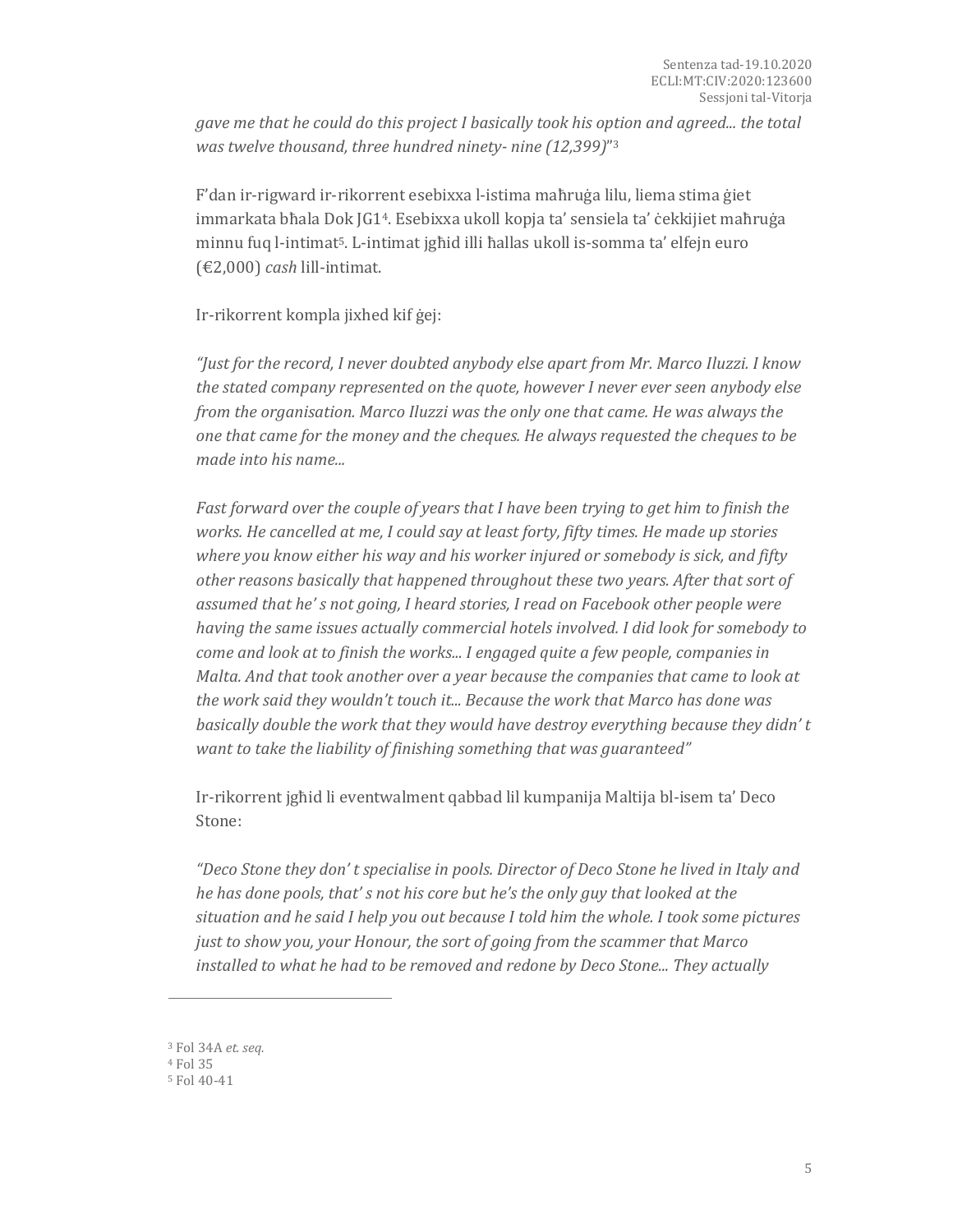*hammer, drew hammer the pool down to get to the pipes... They removed the pipes. They found a lot of the pipes were put in without even glue, which makes me only think that Marco was never really interested in finishing the works."*

Ir-rikorrent esebixxa sett ta' ritratti f'dan ir-rigward liema sett ġie mmarkat bħala Dok JG36. Huwa qal ukoll illi x-xogħolijiet minn Deco Stone għadhom jridu jitlestew u li stima inizjali tal-prezz tax-xogħolijiet tagħhom kienet dik ta' tmient elef euro (€8,000) u li pero qed jikkalkola li l-ispiża ser teċċedi dik ta' għaxart elef euro (€10,000). Mistoqsi mill-Qorti sabiex jippreżenta din l-istima b'mod formali irrikorrent indikata illi kien ser jagħmel dan permezz ta' nota jew inkella billi jtella rappreżentant tal-kumpanija l-ġdida li qabbad ir-rikorrent. Jidher pero illi baqgħet ma' tressqet l-ebda prova ulterjuri f'dan ir-rigward.

- 19. Imbagħad l-istess rikorrent fis-seduta tat-28 ta' Settembru 2020 kkonferma illi lammont mitlub fir-rikors għadu dovut lilu sal-lum.
- 20. Kif ingħad mill-Qorti tal-Appell (Inferjuri) fis-sentenza **Noel Sultana v. Tony Xerri** (App. Nru. 7/2009/1 PS – 07.07.2010):

"... *huwa dejjem ta' rilevanza li jigi denotat f'kazijiet ta' din ix-xorta illi l-apprezzament tal-pertinenza u ta' l-influwenza tal-kapitoli tikkostitwixxi valutazzjoni ta' natura diskrezzjonali rizervata lill-gudikant fil-mertu... ghalkemm in-nuqqas ta' twegiba ghal kapitolu taghmel prova posittiva jew argoment indizzjarju ta' prova, il-valur ta' din listess prova seta' dejjem jigi mwarrab jekk, fuq l-apprezzament prudenzjali, jinstab li l-oggett tat-talba mhux sufficjentement suffragat minn elementi ohra ta' prova akkwiziti mill-process*".

21. Il-Qorti tal-Appell (Superjuri) qalet ukoll fis-sentenza **James Trapani v. Vincent Cilia** (28.04.2000) illi:

*"ghalkemm il-kapitoli jitqiesu konfessati pero dan ma jfisserx li l-Qorti kienet obbligata toqghod fuq il-prezunta ammissjoni. Dik il-prova kellha tigi evalwata u meqjusa flimkien ma' kull prova ohra li sa dak l-istadju setghet kienet diga prodotta quddiem il-Qorti".*

22. Ir-rikorrent qed jitlob is-somma ta' tnax-il elf, tliet mija disgħa u disgħin euro u sitta u disgħin ċenteżmu (€12,399.96) jew somma oħra li tiġi likwidata mill-Qorti bħala

<sup>6</sup> Fol 42-47